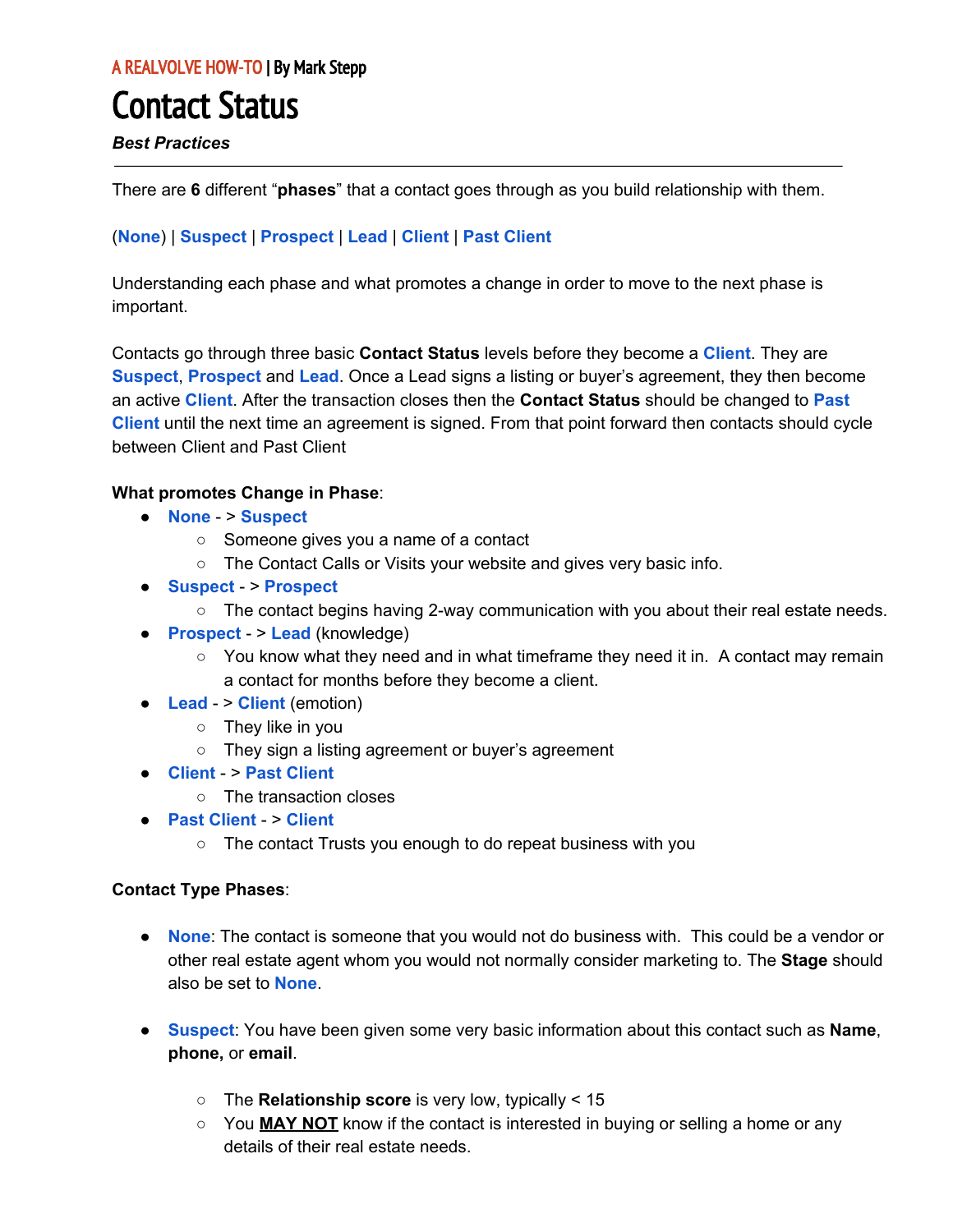- You **MAY NOT** know if you can help the contact at this time, they are simply a name in your database.
- You should **Call** them immediately to show interest in helping them.
- Responding within the first **5 minutes** of receiving their information results in a 600% greater chance of connecting with the contact.
- If you don't connect quickly then someone else will and you will miss out.
- Use a **Workflow** to respond to the contact immediately via **SMS Text** is recommended to let the contact know you **will** be calling soon. It is extremely important that you follow through with that promise. This can allow you to a little extra time before you actually make verbal contact.
- **Stage** should be assigned to **Aware**.
- **Prospect:** The contact has requested information from you and you have responded with the requested information. Two-Way communication continues as you build the relationship.
	- You **MAY** know that they are interested in buying or selling a home but do not know all the details yet. It is your responsibility to press for more information on the current property or desired property.
	- Use a **Workflows** to communicate with the prospect on a regular basis using calls, emails and SMS Text message to nurture the relationship and gather additional information on their needs.
	- **Stage** should be assigned to **Know**.
	- The **Relationship score** will continue to rise during this stage due to email and sms engagement, the additional contact information which is collected, and the Workflow activity intensity.
	- The primary purpose of this phase is to determine the contact's real estate needs and the timeframe to move on those needs. Once this is known then the contact should advance to to the next phase: **Lead**
	- **Stage** should be assigned to **Know**.
- **Lead**: The contact has given you all the information that you need in order to help them with their real estate needs.
	- You **DO** know that they are buying and/or selling a home and you know that you can assist them with their real estate needs.
	- You **DO NOT** yet have a signed Listing or Buyer's Agreement with this contact but your communication should be directed to facilitate that action.
	- Use **Workflows** to communicate with the prospect on a regular basis using calls, emails, and SMS Text message to continue nurturing the relationship.
	- Continue to use specific **Seller Lead Workflows** or **Buyer Lead Workflows** depending on the contact's needs.
	- **Stage** should be **Know** by this time.
	- The **Relationship score** will continue to rise during this stage due to email and sms text engagement, the additional contact information which is collected, and the Workflow activity.